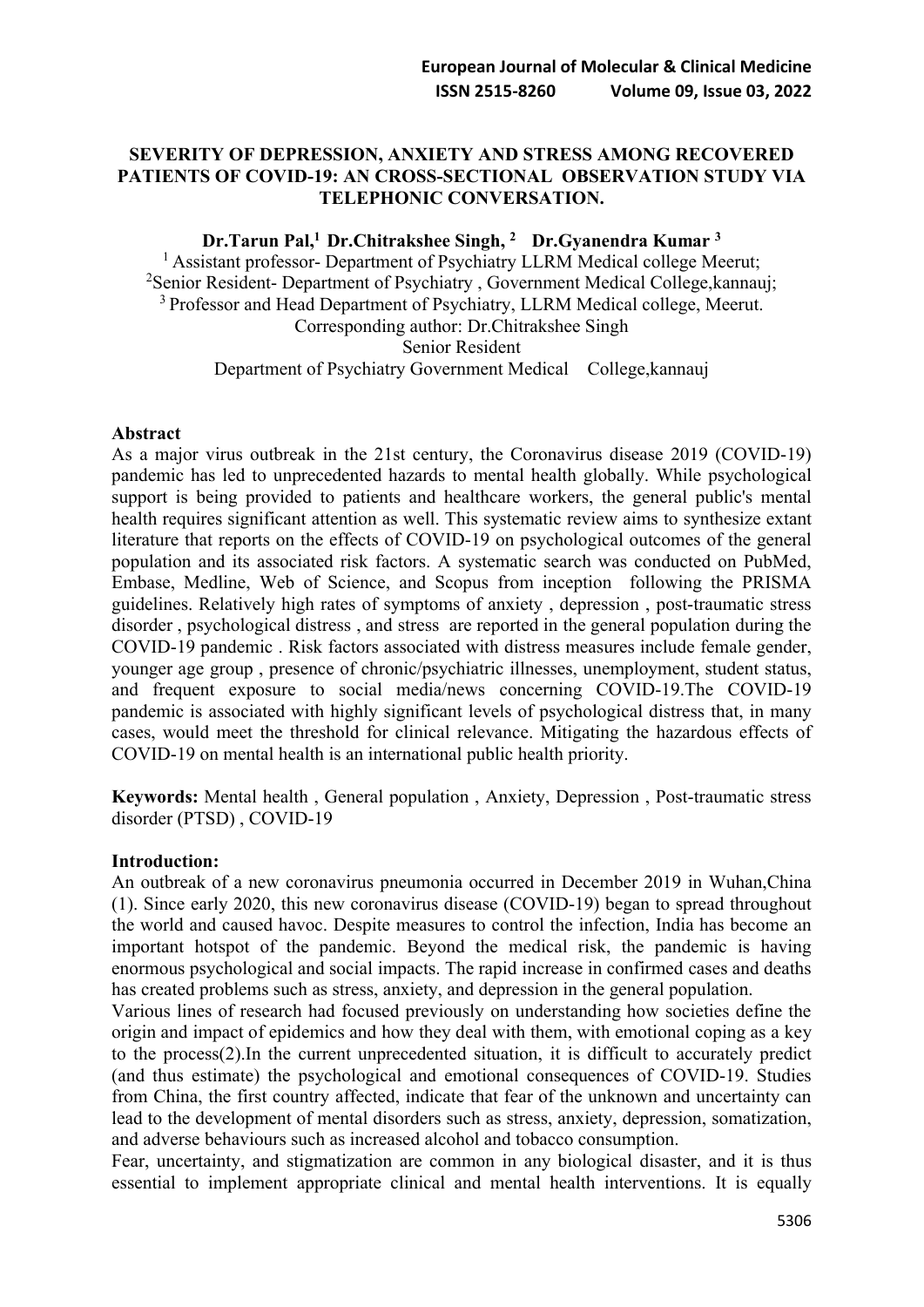important to know the actual psychological status of the groups(on the basis of gender, age, regions, occupations etc.) potentially targeted for such interventions, since each group can perceive the risk differently(3).

In short, in an international public health emergency like the one we are now experiencing, it is important to investigate the pandemic's psychological impact on actual populations and those who are going through the illness in order to develop strategies to reduce symptoms during the crisis and to minimize its consequences. The current study thus measured levels of stress, anxiety and depression in a sample of adults who were diagnosed with COVID-19, in order to analyse the psychological needs of those coping with the pandemic and possible predictive factors.

## **AIM:**

To determine the impact of COVID-19 on psychological health (depression, anxiety and stress) of people who contracted the infection through application of DASS scale.

## **METHODOLOGY:**

This was a cross-sectional observational study done via online platforms and telephone conversation withthe participants. After obtaining consent from the patients who had suffered and recovered from COVID-19 they were asked about their stresses and DASS-21scale was applied (4). The socio-demographic details were also collected. After analysing the database in Microsoft Excel (https://products.office.com/), the results were interpreted.We obtained a total of 258 responses but we opted to exclude the responders who completed less than 50% of the items. For better comparison we divided the participants into groups based on gender and age range. So in the end total 200 participants were chosen consisted by 100 males and 100 females.

DASS-21 consists of 21 Likert-type items and presents 3 factors: Depression (items: 3, 5, 10, 13, 16, 17, and 21), Anxiety (items: 2, 4, 7, 9, 15, 19, and 20), and Stress (items: 1, 6, 8, 11, 12, 14, and 18). This categorization of the different dimensions is obtained via the sum of the scores on the answers to the items corresponding to each of the factors. The available options for answering this scale were: 0: did not apply to me at all; 1: applied to me to some degree, or some of the time; 2: applied to me to a considerable degree or a good part of the time; and 3: applied to me very much or most of the time. The ad hoc procedure to collect the participants' sociodemographic data, designed with closed questions, asked their age, sex, residence. Age was later categorized in two brackets (20-40years and 41years and older). DASS items were applied on each individual and the rates of depression, anxiety, and stress symptoms were stratified by sex and age bracket.

# **RESULTS**

As mentioned earlier, we conducted this study via telephonic conversations and online platforms and got a total of 258 responses out of which 200 participants were recruited and DASS rating scale was applied on all of them. All the participants had contracted COVID-19 infection and had been admitted to our hospital at some point of time.

We divided the sample into two groups of males and females with 100 participants in each group. In female group the mean score for depression component of DASS was 20.54±8.39 compared to 18.39±6.78 for male group. For anxiety component the mean score was 13.34±5.63 and 14.94±4.73 for female and male group respectively and for stress the mean was 26.65±10.33for females while for male group it was 29.57±6.37.The mean scores along with median scores are shown in Table1 comparing the two groups. It also shows the p-value which was significant for all the three components i.e. depression, anxiety and stressindicating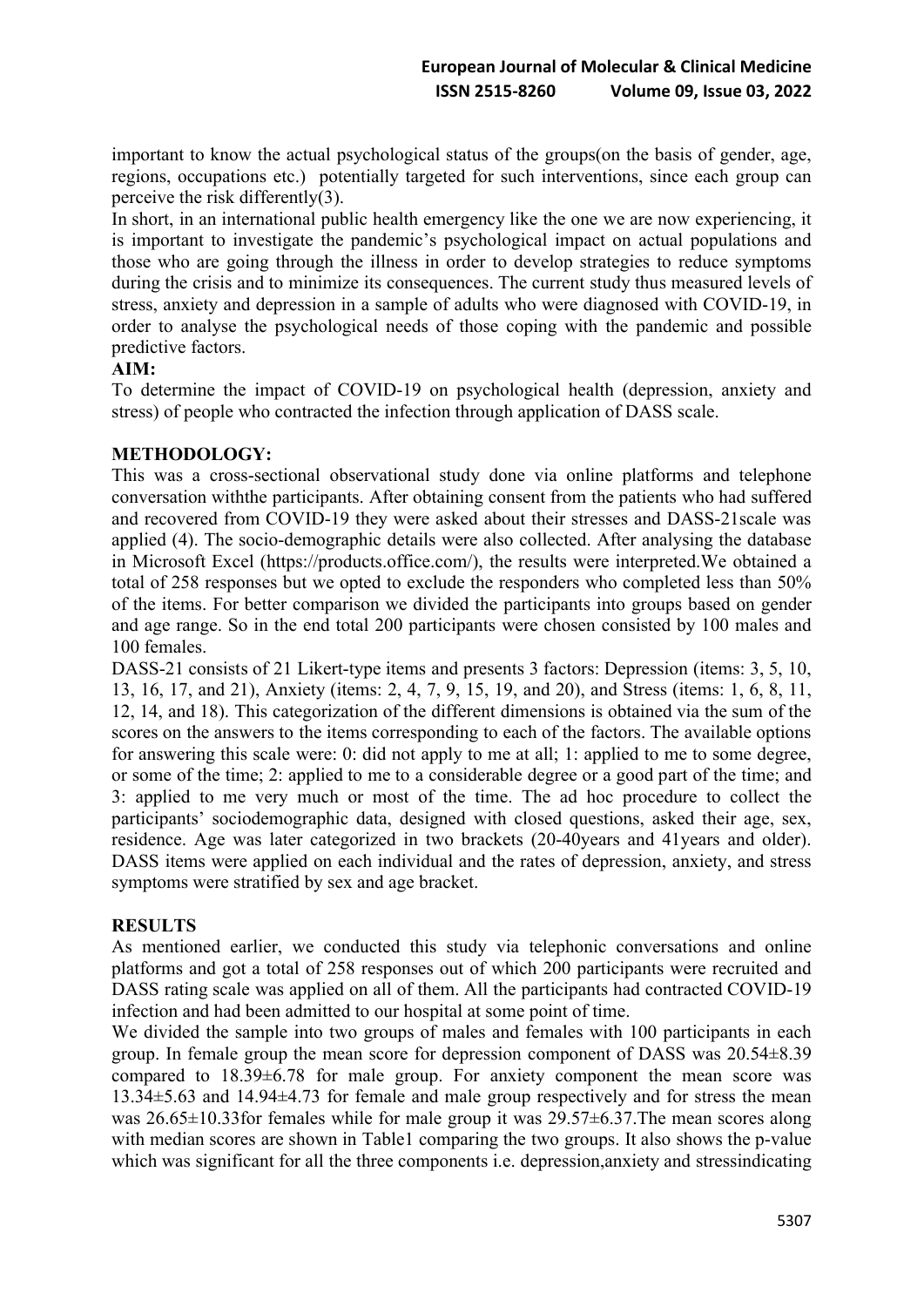that the male group had higherDASS scores in anxiety and stress domains while females had higher values in depression domains.

We also compared the sample by dividing it into two separate groups based on age and observed that the mean depression score for people in age range 20-40 years was 19.27±7.38 , mean anxiety score and stress score was 15.09±4.7and 28.3±8.64respectively while in the other group with age  $\geq 40$ years the scores were 19.66 $\pm 8.02$ , 13.19 $\pm 5.61$  and 27.92 $\pm 8.77$ . The p value showed significant difference between the two age groups in anxiety domain of DASSindicating higher psychological morbidity in the form of anxiety in people aged between 20-40 years. Table 2 summarises the DASS scores for the two age based groups.

| Score values      | Male group | Female group | <i>p</i> -values |
|-------------------|------------|--------------|------------------|
| Depression domain |            |              | 0.047            |
| Mean              | 18.39      | 20.54        |                  |
| Median            | 18         | 19           |                  |
| Mode              | 20         | 20           |                  |
| <b>SD</b>         | 6.78       | 8.39         |                  |
| Anxiety domain    |            |              | 0.030            |
| Mean              | 14.94      | 13.34        |                  |
| Median            | 16         | 13.5         |                  |
| Mode              | 16         | 8            |                  |
| <b>SD</b>         | 4.73       | 5.63         |                  |
| Stress domain     |            |              | 0.017            |
| Mean              | 29.57      | 26.65        |                  |
| Median            | 30         | 27           |                  |
| Mode              | 30         | 27           |                  |
| <b>SD</b>         | 6.37       | 10.33        |                  |

| Score values      | Age 20-40 years | Age $\geq 40$ years | <i>p</i> -values |
|-------------------|-----------------|---------------------|------------------|
| Depression domain |                 |                     | 0.720            |
| Mean              | 19.27           | 19.66               |                  |
| <b>SD</b>         | 7.38            | 8.02                |                  |
| Anxiety domain    |                 |                     | 0.010            |
| Mean              | 15.09           | 13.19               |                  |
| <b>SD</b>         | 4.7             | 5.61                |                  |
| Stress domain     |                 |                     | 0.758            |
| Mean              | 28.3            | 27.92               |                  |
| <b>SD</b>         | 8.64            | 8.77                |                  |

Table 1.: DASS scores for male and female group.

Table 2.: DASS scores of the two age based groups.

### **DISCUSSION:**

COVID-19 has caused a situation of chaos worldwide since its beginning in 2019. With no exact treatment available and various drugs under study for its management those who suffered from it have realised their hidden inner fears and have suffered from psychological stresses simultaneously. The prevalence of anxiety, depression and stress has increased many fold since its beginning and more so in people who have seen it closely either in relatives who got infected or them themselves. Many studies have been conducted since then to assess the levels of psychological impact that COVID-19 has had on the population and several of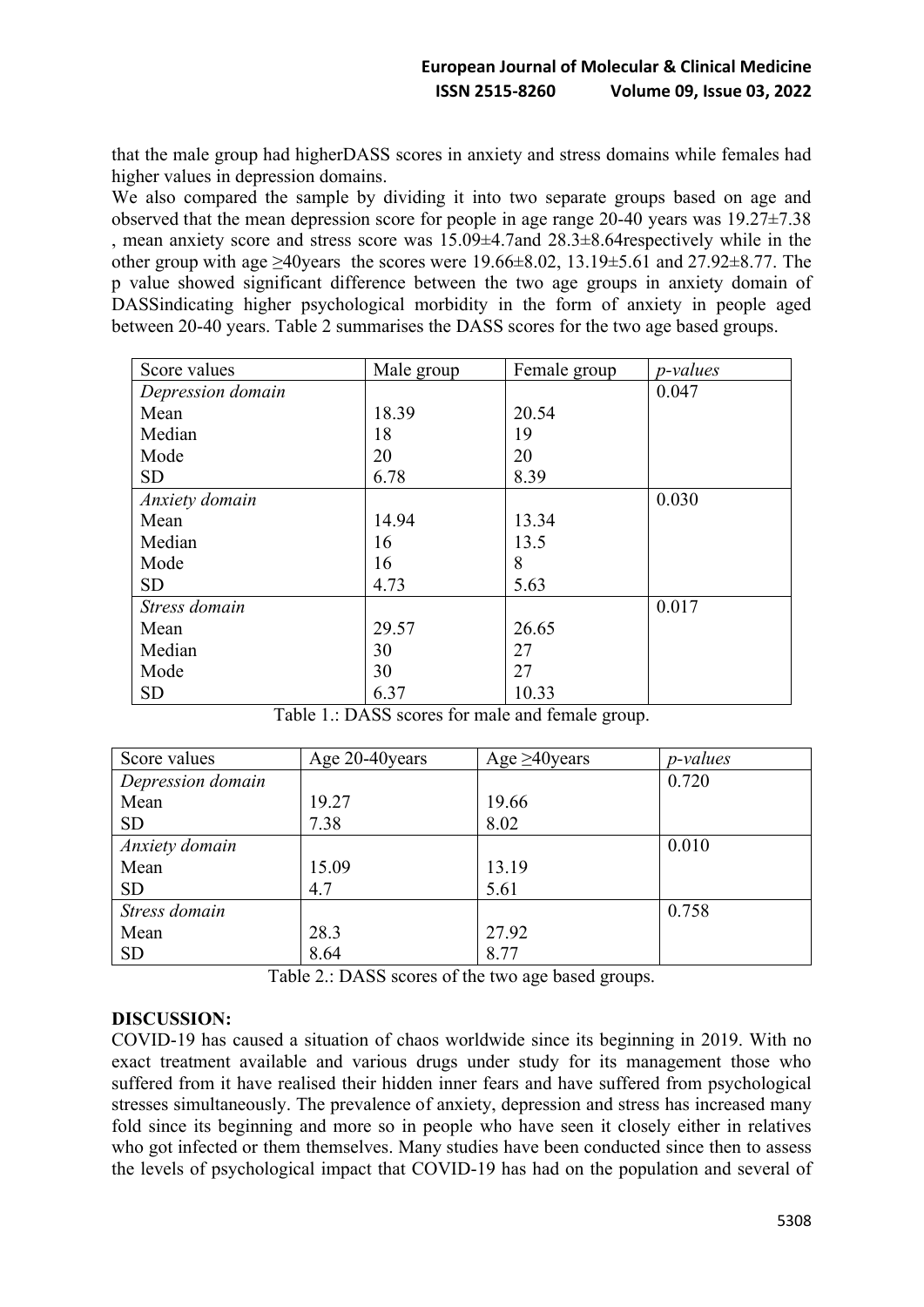# **European Journal of Molecular & Clinical Medicine ISSN 2515-8260 Volume 09, Issue 03, 2022**

such studies have found deep impacts on psychological health of people during COVID-19. With the pandemic still going on its difficult to assess the exact impact that it will have on the world. This study was done to assess the levels of depression, anxiety and stress by using DASS among the people who suffered from the infection of COVID-19 and were admitted to hospital. Study by M.Passavanti et.al in 2021 over 7 countries in 1600 subjects highlighted the psychological impact of COVID-19 in the form of depression, anxiety and PTSD and also showed that the stress was more in female gender and in those belonging to lower socioeconomic status as opposed to that in our study we observed DASS score to be more in males in anxiety and stress domains but for depression domains females had more DASS score values (5).Study by Marijanovic I et.al in Bosnia in 2021 also showed that significant DASS scores were seen in oncology staff in all three domains of depression, anxiety and stress(6).A cross sectional observational study in Spain by Ozamiz Etxeberria N et al also noted DASS scores to be high and found that there were higher mean levels of stress, anxiety, and depression in the 18-25year age bracket, followed by the 26-60year bracket and finally the mean levels of symptoms in the three dimensions were lowest in individuals 61 years and older(7). In our study we found DASS to be significantly higher for anxiety component for younger people.

# **CONCLUSION:**

COVID-19 pandemic has hit upon the world and caused devastation since its beginning. It has affected whole population either physically or psychologically. At the global level, fear of COVID-19 is much greater than that of seasonal flu outbreaks, although the latter have killed considerably more individuals. (8)The consequences are yet to be determined especially neuro-psychiatric effects as the pandemic is still going on. The levels of depression, anxiety and stress have increased manyfold in people who got infected with COVID-19. It is high time that we realise need for interventions for mental wellbeing so as to reduce the impact of the pandemic on people who have suffered from the infection as well as for the remaining population.

### **References:**

- 1. Chen Q, Liang M, Li Y, Guo J, Fei D, Wang L, He L, Sheng C, Cai Y, Li X, Wang J, Zhang Z. Mental health care for medical staff in China during the COVID-19 outbreak. Lancet Psychiatry. 2020 Apr;7(4):e15-e16. doi: 10.1016/S2215-0366(20)30078-X. Epub 2020 Feb 19. Erratum in: Lancet Psychiatry. 2020 May;7(5):e27. PMID: 32085839; PMCID: PMC7129426.
- 2. Idoiaga Mondragon N, Gil de Montes L, Valencia J. Understanding an Ebola outbreak: Social representations of emerging infectious diseases. J Health Psychol. 2017 Jun;22(7):951-960. doi: 10.1177/1359105315620294. Epub 2016 Jan 7. PMID: 26745996.
- 3. Xiang YT, Yang Y, Li W, Zhang L, Zhang Q, Cheung T, Ng CH. Timely mental health care for the 2019 novel coronavirus outbreak is urgently needed. Lancet Psychiatry. 2020 Mar;7(3):228-229. doi: 10.1016/S2215-0366(20)30046-8. Epub 2020 Feb 4. PMID: 32032543; PMCID: PMC7128153.
- 4. Antony, M. M., Bieling, P. J., Cox, B. J., Enns, M. W., & Swinson, R. P. (1998). Psychometric properties of the 42-item and 21-item versions of the Depression Anxiety Stress Scales in clinical groups and a community sample. *Psychological Assessment, 10*(2), 176–181. [https://doi.org/10.1037/1040-3590.10.2.176](https://psycnet.apa.org/doi/10.1037/1040-3590.10.2.176)
- 5. Passavanti M, Argentieri A, Barbieri DM, Lou B, Wijayaratna K, Foroutan Mirhosseini AS, Wang F, Naseri S, Qamhia I, Tangerås M, Pelliciari M, Ho CH. The psychological